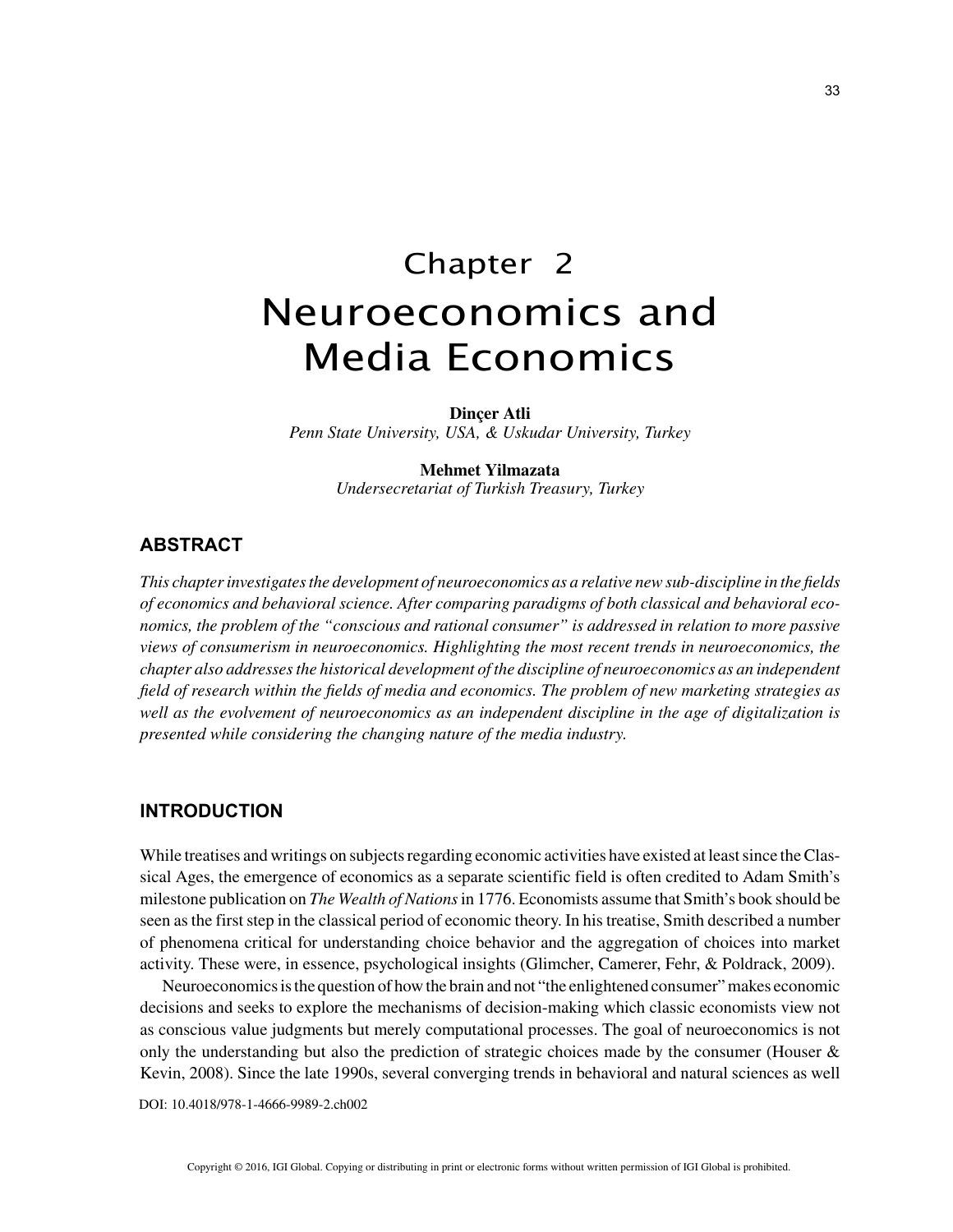as social sciences have provided common ground for the "birth" of neuroeconomics (Glimcher, Camerer, Fehr, & Poldrack, 2009). In a rather traditional definition, neuroeconomics is more or less subordinated to behavioral economics which uses empirical evidence regarding the limits of computation, the free mind, and "greed". Nevertheless, neuroeconomics hopes to inspire new theories and approaches in a multidisciplinary research environment (Camerer, 2008).

Given that background, the study of media and communications has traditionally been dominated disciplines outside the sphere of economy from a scientific point of view. This might be true from a purely theoretical approach, but omits that economics has proven to be a highly relevant factor in understanding how media conglomerates and the mainstream media are operating as commercial, profit orientated players. The media economics area of inquiry emerged strongly in the 1970s and has more breadth and depth than many who are unfamiliar with its literature assume, and is based on a variety of economic theories and analysis methods (Picard, 2006).

According to Conen and Padua-Schioppa (2015), the brain processes information regarding economic decisions within the offer cells of the orbitofrontal cortex (OFC). Nevertheless, both authors stress that clinical and statistical data regarding the offer cells are yet to be improved in order to establish more certain outcomes (Conen & Padua-Schioppa, 2015). In addition, neuroeconomics strives to explore the function of the brain and use information in order to gather statistical proof for the measure of preferences. Furthermore, statistical proof will improve if more and reliable data is collected; in that aspect, neuroeconomics strives to link social theory with hard prove natural science evidence (Camerer, Bhatt, & Hsu, 2007).

Within the field of behavioral science, neuroeconomics focuses on the mediation of choices and valuation of consumption alternatives; it researches computational processes in specific brain areas and contributes with "hard data" gained from research within medical and psychological science. (Sun, 2012). Neurological reflexes are measured as emotional responses which in become economic decisions; again, neuroeconomics seeks to establish scientific background information in order to integrate it into economic theory (Burton & Shah, 2013). The business operations of corporations and smaller players in the media firms are to be evaluated in the context of given market conditions, technological alternatives, the regulatory and legal environment, and their anticipated financial implications (Owers, Carveth, & Alexander, 2004). Besides those factors, international trade, business strategies, pricing policies, competition and industrial clusters have to be analyzed if to be put in to the context of neuroeconomics, as those are having a deep impact on media corporations and industries (Doyle, 2002). Within this context, this chapter of the book is dealing with the potential impacts of neuroeconomics on economic processes in the field of media.

## **MODERN ECONOMICS AND NEUROECONOMICS**

One of the key concepts of classical economics is the research of the gain of maximum value from limited sources centered on the concept of the "homo oeconomicus" with the consumer treated as rational actor. Thus, the rational actor thrives to maximize his profits based on self-interest (Fey, 1936). We must consider that early theorists did not construct "economic man" as a merely theoretic metaphor, but instead placed him in charge of representing real life economic actors (Bidlingmaier, 1973). The wish to maximize profit encourages competition, itself channeling collective ambitions towards socially desirable ends, resulting in the "common good and common welfare" being maximized by individual economic